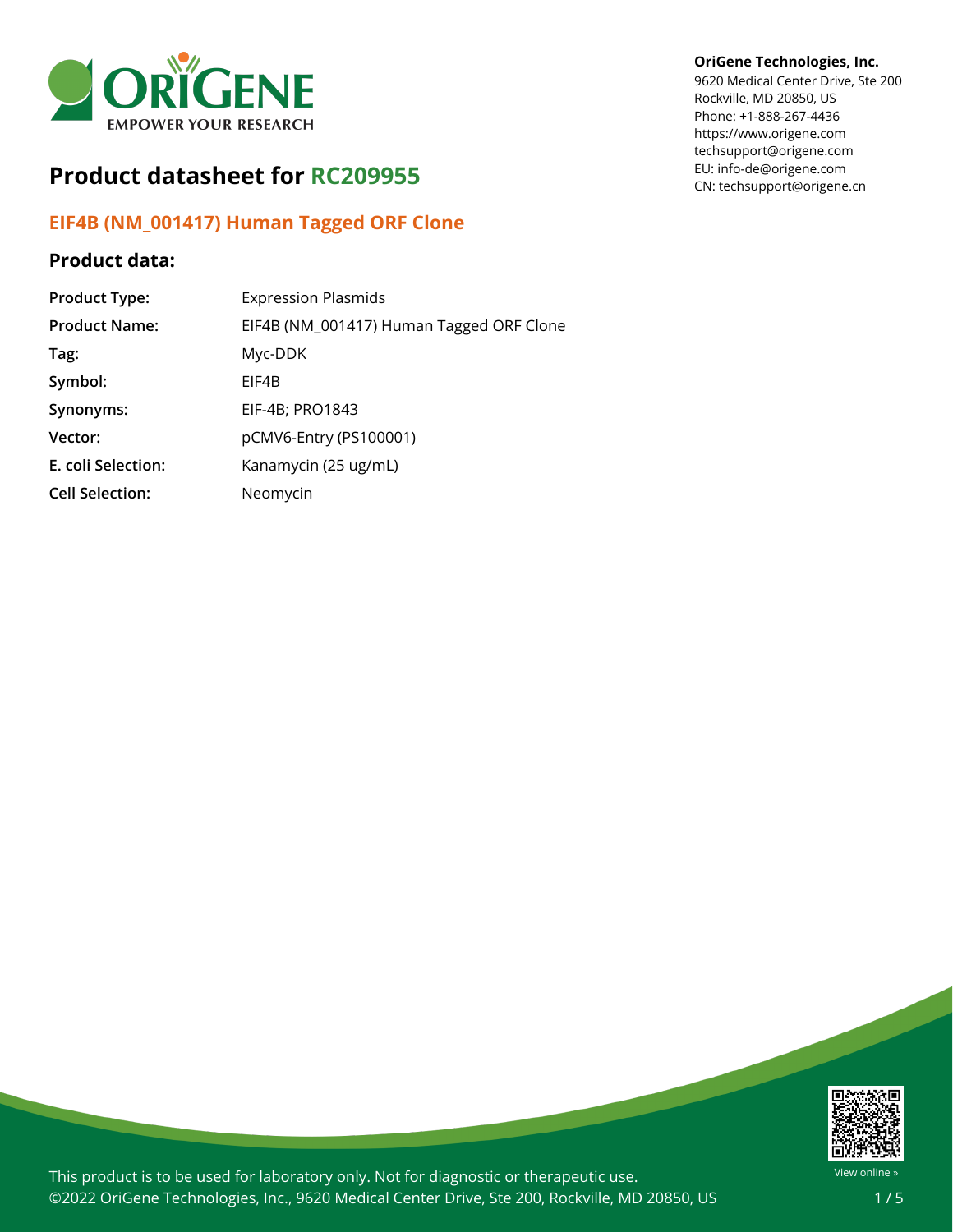| ORIGENE                            | EIF4B (NM_001417) Human Tagged ORF Clone - RC209955                                                                                                                                                                                                                                                                                                                                                                                                                                                                                                                                                                                                                                                                                                                                                                                                                                                                                                                                                                                                                                                                                                                                                                                                                                                                                                                                                                                                                                                                                                                                                                                                                                                                                                                                 |
|------------------------------------|-------------------------------------------------------------------------------------------------------------------------------------------------------------------------------------------------------------------------------------------------------------------------------------------------------------------------------------------------------------------------------------------------------------------------------------------------------------------------------------------------------------------------------------------------------------------------------------------------------------------------------------------------------------------------------------------------------------------------------------------------------------------------------------------------------------------------------------------------------------------------------------------------------------------------------------------------------------------------------------------------------------------------------------------------------------------------------------------------------------------------------------------------------------------------------------------------------------------------------------------------------------------------------------------------------------------------------------------------------------------------------------------------------------------------------------------------------------------------------------------------------------------------------------------------------------------------------------------------------------------------------------------------------------------------------------------------------------------------------------------------------------------------------------|
| <b>ORF Nucleotide</b><br>Sequence: | >RC209955 representing NM_001417<br>Red=Cloning site Blue=ORF Green=Tags(s)                                                                                                                                                                                                                                                                                                                                                                                                                                                                                                                                                                                                                                                                                                                                                                                                                                                                                                                                                                                                                                                                                                                                                                                                                                                                                                                                                                                                                                                                                                                                                                                                                                                                                                         |
|                                    | TTTTGTAATACGACTCACTATAGGGCGGCCGGGAATTCGTCGACTGGATCCGGTACCGAGGAGATCTGCC<br><b>GCCGCGATCGCC</b>                                                                                                                                                                                                                                                                                                                                                                                                                                                                                                                                                                                                                                                                                                                                                                                                                                                                                                                                                                                                                                                                                                                                                                                                                                                                                                                                                                                                                                                                                                                                                                                                                                                                                       |
|                                    | ATGGCGGCCTCAGCAAAAAAGAAGAATAAGAAGGGGAAGACTATCTCCCTAACAGACTTTCTGGCTGAGG<br>ATGGGGGTACTGGTGGAGGAAGCACCTATGTTTCCAAACCAGTCAGCTGGGCTGATGAAACGGATGACCT<br>GGAAGGAGATGTTTCGACCACTTGGCACAGTAACGATGACGATGTGTATAGGGCGCCTCCAATTGACCGT<br>TCCATCCTTCCCACTGCTCCACGGGCTGCTCGGGAACCCAATATCGACCGGAGCCGTCTTCCCAAATCGC<br>CACCCTACACTGCTTTTCTAGGAAACCTACCCTATGATGTTACAGAAGAGTCAATTAAGGAATTCTTTCG<br>AGGATTAAATATCAGTGCAGTGCGTTTACCACGTGAACCCAGCAATCCAGAGAGGTTGAAAGGTTTTGGT<br>TATGCTGAATTTGAGGACCTGGATTCCCTGCTCAGTGCCCTGAGTCTCAATGAAGAGTCTCTAGGTAACA<br>GGAGAATTCGAGTGGACGTTGCTGATCAAGCACAGGATAAAGACAGGGATGATCGTTCTTTTGGCCGTGA<br>TACCCACCTAGAAGAGGTGATGATAGCTTTGGAGACAAGTATCGAGATCGTTATGATTCAGACCGGTATC<br>GGGATGGGTATCGGGATGGGTATCGGGATGGCCCACGCCGGGATATGGATCGATATGGTGGCCGGGATCG<br>CTATGATGACCGAGGCAGCAGAGACTATGATAGAGGCTATGATTCCCGGATAGGCAGTGGCAGAAGAGCA<br>TTTGGCAGTGGGTATCGCAGGGATGATGACTACAGAGGAGGCGGGGACCGCTATGAAGACCGATATGACA<br>GACGGGATGATCGGTCGTGGAGCTCCAGAGATGATTACTCTCGGGATGATTATAGGCGTGATGATAGAGG<br>TCCCCCCCAAAGACCCAAACTGAATCTAAAGCCTCGGAGTACTCCTAAGGAAGATGATTCCTCTGCTAGT<br>ACCTCCCAGTCCACTCGAGCTGCTTCTATCTTTGGAGGGGCAAAGCCTGTTGACACAGCTGCTAGAGAAA<br>GAGAAGTAGAAGAACGGCTACAGAAGGAACAAGAGAAGTTGCAGCGTCAGCTGGATGAGCCAAAACTAGA<br>ACGACGGCCTCGGGAGAGACACCCAAGCTGGCGAAGTGAAGAAACTCAGGAACGGGAACGGTCGAGGACA<br>AGTCTCTAGAAAATGAAACACTCAATAAGGAGGAAGATTGCCACTCTCCAACTTCTAAACCTCCCAAACC<br>TGATCAGCCCCTAAAGGTAATGCCAGCCCCTCCACCAAAGGAGAATGCTTGGGTGAAGCGAAGTTCTAAC<br>CCTCCTGCTCGATCTCAGAGCTCAGACACAGAGCAGCAGTCCCCTACAAGTGGTGGGGGAAAAGTAGCTC<br>CAGCTCAACCATCTGAGGAAGGACCAGGAAGGAAAGATGAAAATAAAGTAGATGGGATGAATGCCCCAAA<br>AGGCCAAACTGGGAACTCTAGCCGTGGTCCAGGAGACGGAGGGAACAGAGACCACTGGAAGGAGTCAGAT<br>AGGAAAGATGGCAAAAAGGATCAAGACTCCAGATCTGCACCTGAGCCAAAGAAACCTGAGGAAAATCCAG<br>AGATTATGCCGAA |
|                                    | ACGCGTACGCGGCCGCTCGAGCAGAAACTCATCTCAGAAGAGGATCTGGCAGCAAATGATATCCTGGATT<br>ACAAGGATGACGACGATAAGGTTTAA                                                                                                                                                                                                                                                                                                                                                                                                                                                                                                                                                                                                                                                                                                                                                                                                                                                                                                                                                                                                                                                                                                                                                                                                                                                                                                                                                                                                                                                                                                                                                                                                                                                                                |
| <b>Protein Sequence:</b>           | >RC209955 representing NM_001417<br>Red=Cloning site Green=Tags(s)                                                                                                                                                                                                                                                                                                                                                                                                                                                                                                                                                                                                                                                                                                                                                                                                                                                                                                                                                                                                                                                                                                                                                                                                                                                                                                                                                                                                                                                                                                                                                                                                                                                                                                                  |
|                                    | MAASAKKKNKKGKTISLTDFLAEDGGTGGGSTYVSKPVSWADETDDLEGDVSTTWHSNDDDVYRAPPIDR<br>SILPTAPRAAREPNIDRSRLPKSPPYTAFLGNLPYDVTEESIKEFFRGLNISAVRLPREPSNPERLKGFG<br>YAEFEDLDSLLSALSLNEESLGNRRIRVDVADQAQDKDRDDRSFGRDRNRDSDKTDTDWRARPATDSFDD<br>YPPRRGDDSFGDKYRDRYDSDRYRDGYRDGYRDGPRRDMDRYGGRDRYDDRGSRDYDRGYDSRIGSGRRA<br>FGSGYRRDDDYRGGGDRYEDRYDRRDDRSWSSRDDYSRDDYRRDDRGPPQRPKLNLKPRSTPKEDDSSAS<br>TSQSTRAASIFGGAKPVDTAAREREVEERLQKEQEKLQRQLDEPKLERRPRERHPSWRSEETQERERSRT<br>GSESSQTGTSTTSSRNARRRESEKSLENETLNKEEDCHSPTSKPPKPDQPLKVMPAPPPKENAWVKRSSN<br>PPARSQSSDTEQQSPTSGGGKVAPAQPSEEGPGRKDENKVDGMNAPKGQTGNSSRGPGDGGNRDHWKESD<br>RKDGKKDQDSRSAPEPKKPEENPASKFSSASKYAALSVDGEDENEGEDYAE                                                                                                                                                                                                                                                                                                                                                                                                                                                                                                                                                                                                                                                                                                                                                                                                                                                                                                                                                                                                                                                                                                                 |

TRTRPLEQKLISEEDLAANDILDYKDDDDKV

**COPICENE** 

This product is to be used for laboratory only. Not for diagnostic or therapeutic use. ©2022 OriGene Technologies, Inc., 9620 Medical Center Drive, Ste 200, Rockville, MD 20850, US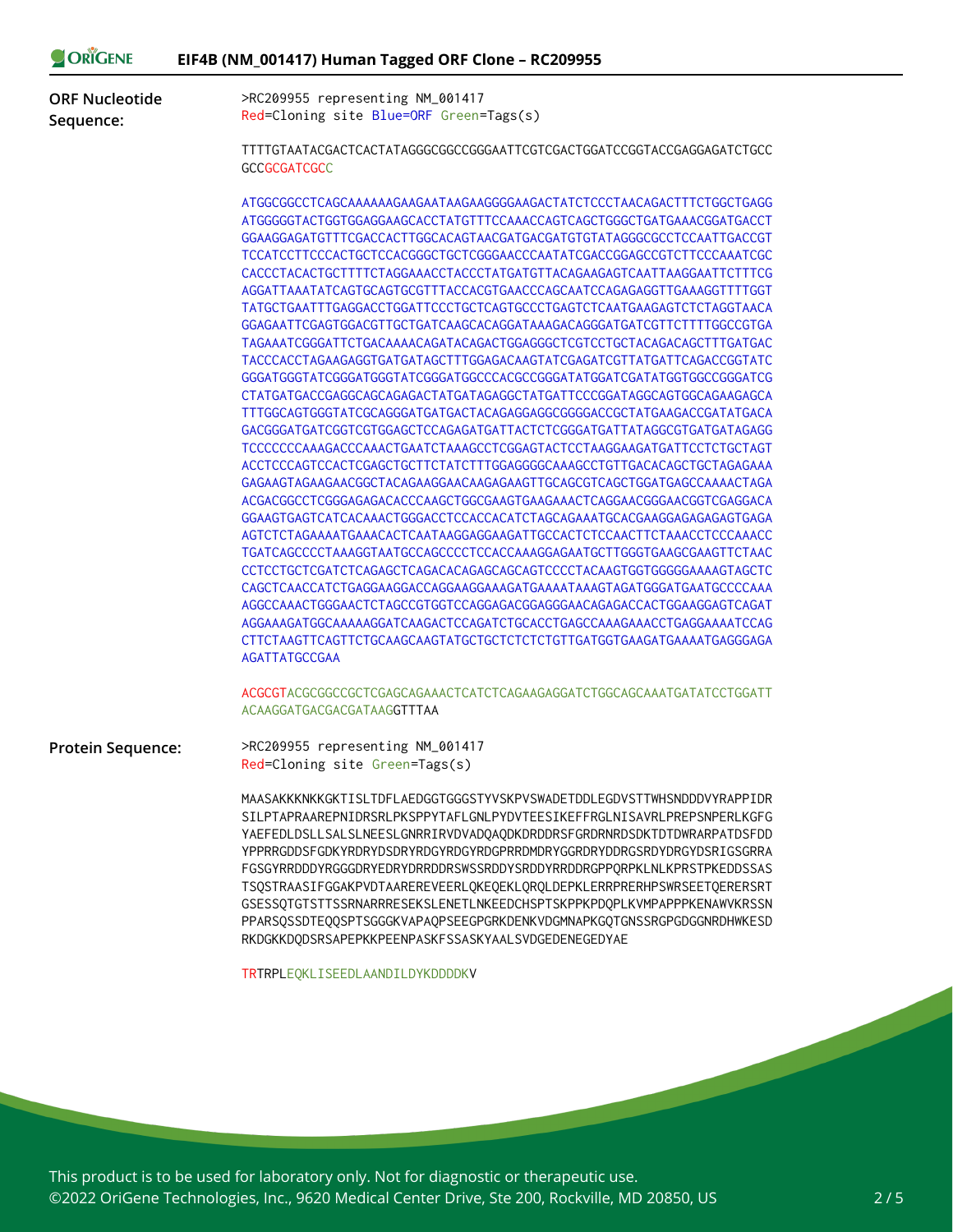

The last codon before the Stop codon of the ORF

#### **Plasmid Map:**



| ACCN:            |
|------------------|
| <b>ORF Size:</b> |

**ACCN:** NM\_001417 **ORF Size:** 1833 bp

This product is to be used for laboratory only. Not for diagnostic or therapeutic use. ©2022 OriGene Technologies, Inc., 9620 Medical Center Drive, Ste 200, Rockville, MD 20850, US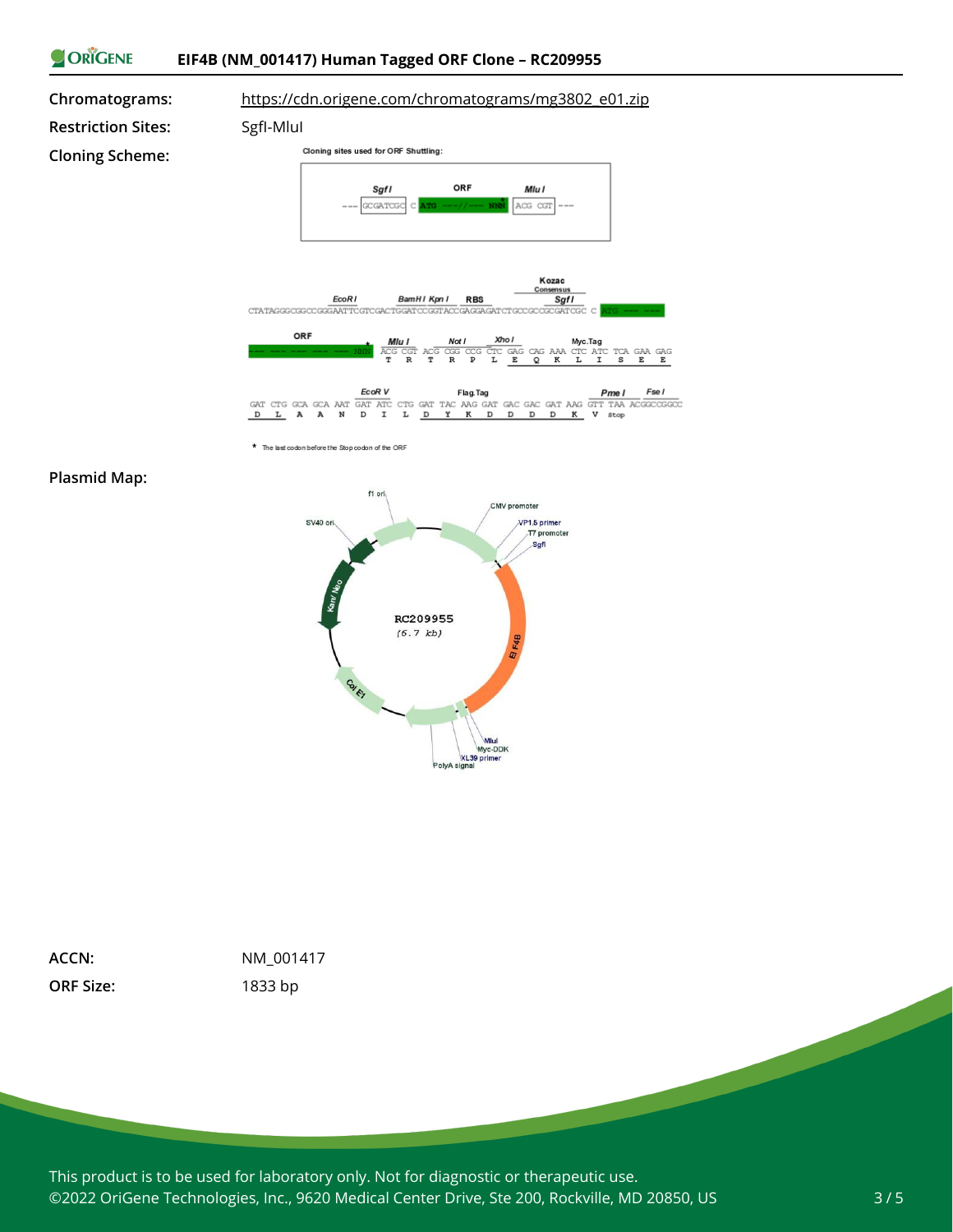| ORIGENE<br>EIF4B (NM_001417) Human Tagged ORF Clone - RC209955 |                                                                                                                                                                                                                                                                                                                                                                                                                                                     |
|----------------------------------------------------------------|-----------------------------------------------------------------------------------------------------------------------------------------------------------------------------------------------------------------------------------------------------------------------------------------------------------------------------------------------------------------------------------------------------------------------------------------------------|
| <b>OTI Disclaimer:</b>                                         | The molecular sequence of this clone aligns with the gene accession number as a point of<br>reference only. However, individual transcript sequences of the same gene can differ through<br>naturally occurring variations (e.g. polymorphisms), each with its own valid existence. This<br>clone is substantially in agreement with the reference, but a complete review of all prevailing<br>variants is recommended prior to use. More info      |
| <b>OTI Annotation:</b>                                         | This clone was engineered to express the complete ORF with an expression tag. Expression<br>varies depending on the nature of the gene.                                                                                                                                                                                                                                                                                                             |
| Components:                                                    | The ORF clone is ion-exchange column purified and shipped in a 2D barcoded Matrix tube<br>containing 10ug of transfection-ready, dried plasmid DNA (reconstitute with 100 ul of water).                                                                                                                                                                                                                                                             |
| <b>Reconstitution Method:</b>                                  | 1. Centrifuge at 5,000xg for 5min.<br>2. Carefully open the tube and add 100ul of sterile water to dissolve the DNA.<br>3. Close the tube and incubate for 10 minutes at room temperature.<br>4. Briefly vortex the tube and then do a quick spin (less than 5000xg) to concentrate the liquid<br>at the bottom.<br>5. Store the suspended plasmid at -20°C. The DNA is stable for at least one year from date of<br>shipping when stored at -20°C. |
| RefSeq:                                                        | NM 001417.3, NP 001408.2                                                                                                                                                                                                                                                                                                                                                                                                                            |
| <b>RefSeq Size:</b>                                            | 3885 bp                                                                                                                                                                                                                                                                                                                                                                                                                                             |
| <b>RefSeq ORF:</b>                                             | 1836 bp                                                                                                                                                                                                                                                                                                                                                                                                                                             |
| Locus ID:                                                      | 1975                                                                                                                                                                                                                                                                                                                                                                                                                                                |
| UniProt ID:                                                    | P23588                                                                                                                                                                                                                                                                                                                                                                                                                                              |
| <b>Cytogenetics:</b>                                           | 12q13.13                                                                                                                                                                                                                                                                                                                                                                                                                                            |
| Domains:                                                       | <b>RRM</b>                                                                                                                                                                                                                                                                                                                                                                                                                                          |
| <b>Protein Pathways:</b>                                       | mTOR signaling pathway                                                                                                                                                                                                                                                                                                                                                                                                                              |
| MW:                                                            | 69 kDa                                                                                                                                                                                                                                                                                                                                                                                                                                              |
| <b>Gene Summary:</b>                                           | Required for the binding of mRNA to ribosomes. Functions in close association with EIF4-F<br>and EIF4-A. Binds near the 5'-terminal cap of mRNA in presence of EIF-4F and ATP. Promotes<br>the ATPase activity and the ATP-dependent RNA unwinding activity of both EIF4-A and EIF4-F.<br>[UniProtKB/Swiss-Prot Function]                                                                                                                           |

This product is to be used for laboratory only. Not for diagnostic or therapeutic use. ©2022 OriGene Technologies, Inc., 9620 Medical Center Drive, Ste 200, Rockville, MD 20850, US